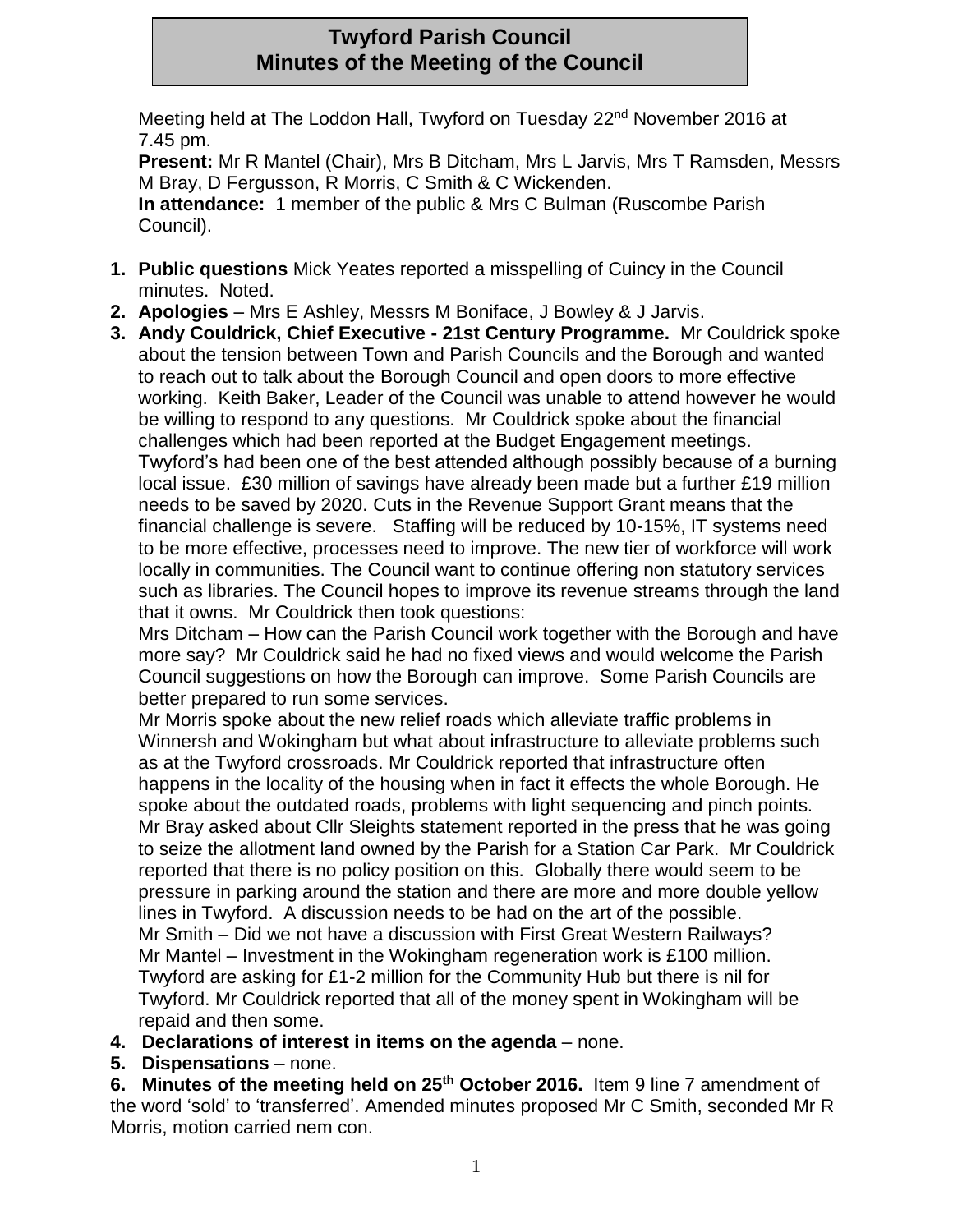## **7. Matters arising.**

7.1 Invitation to WBC's Angus Ross at the January meeting to talk to the Council on the Environment portfolio. Angus has confirmed his availability and may be accompanied with his deputy, Cllr Parry Batth. Noted.

7.2 Borough Parish Liaison questions for next meeting on 16th December 2016. [Agreed to put forward the following question:

When will Wokingham Borough Council publish residents feedback from the Budget Engagement sessions. What concrete actions will the Borough be taking based on the feedback?] Carry forward to the December meeting.

**8. Borough Council Matters.** Mr Ferris had given his apologies. He asked by email if the Council had arranged a session about the Local Plan and reported that the possibility of Twyford being a Strategic Development Location remains. WBC Full Council received the petition on Hare Hatch Sheeplands. 25 questions were asked by residents and circa 100 residents attended. After presentation of the petition the Council debate ended up with a motion being approved. Mr Ferris asked the Parish Council if they have any funding plans for the Community Hub.

**9. Liaison with Ruscombe Parish Council.** Mrs Bulman reported on the Southbury Lane bridge. She reported donations to Keep Mobile, Link and Air Ambulance. RPC are considering whether they wish to have the Ruscombe signs on the London Road gateway.

**10. Reports and to receive any recommendations from committees:**

**10.1 Planning and Amenities Committee 01.11.16, Website sub committee & GWR meeting** Mrs Ditcham highlighted items 7.2 – planning permission given for The Old Boys School (Community Hub), 9.1 - the Council now own Bell Corner and have written to the shops asking them to refrain using the bollards for advertising, 9.4 - relocation of the Waitrose noticeboard and 9.6 - 'No cold Calling zone' trials for Gooch Close and Yewhurst Close.

The committee **RECOMMEND to Full Council** to make a contribution of £200 to the Thames Valley Police Speedwatch project. Motion carried 8 for, 1 against.

Mr R Morris and Mr R Mantel had agreed to participate as Speedwatch volunteers. Mrs Ramsden, Mr Bray and Mr Wickenden also volunteered.

Mr Mantel summarised the GWR meeting and the Planning and Amenities committee had agreed to send a follow up question.

**10.2 Parish Lands Committee 08.11.16, Family Picnic sub committee & Parking sub committee** Mrs Jarvis reported that the Cricket Club are exploring the idea of extending the Stanlake Pavilion. They have concerns over a clash with the Colleton after school club in the summer term. Mrs Jarvis also highlighted item 11.6 - agreement to purchase a bin for the youth shelter, 8.3 - Heras fencing and a quote for planting to stop the deer entering the allotments, 8.4 - plans to lock the allotment entrance gates, 8.5 - request for an allotment skip, 8.6 - request from TATA for plots to be used as small taster plots, 10.1 - permission given for Bell Corner events and 12.2 - Stanlake Meadow height bar modifications required.

**10.3 Finance and General Purposes Committee 15.11.16** Mr Fergusson reported. The budgets and precept are currently being considered by each committee and will be confirmed in January. The Piggott School and Twyford Comets had shown interest in the Twinning project. The committee are asking further clubs if they would be interested in being involved in order to gauge interest. The Committee **RECOMMEND to Full Council** approval of the meeting dates for 2017/18. Motion carried unanimously. **10.4 Other Representatives reports.**